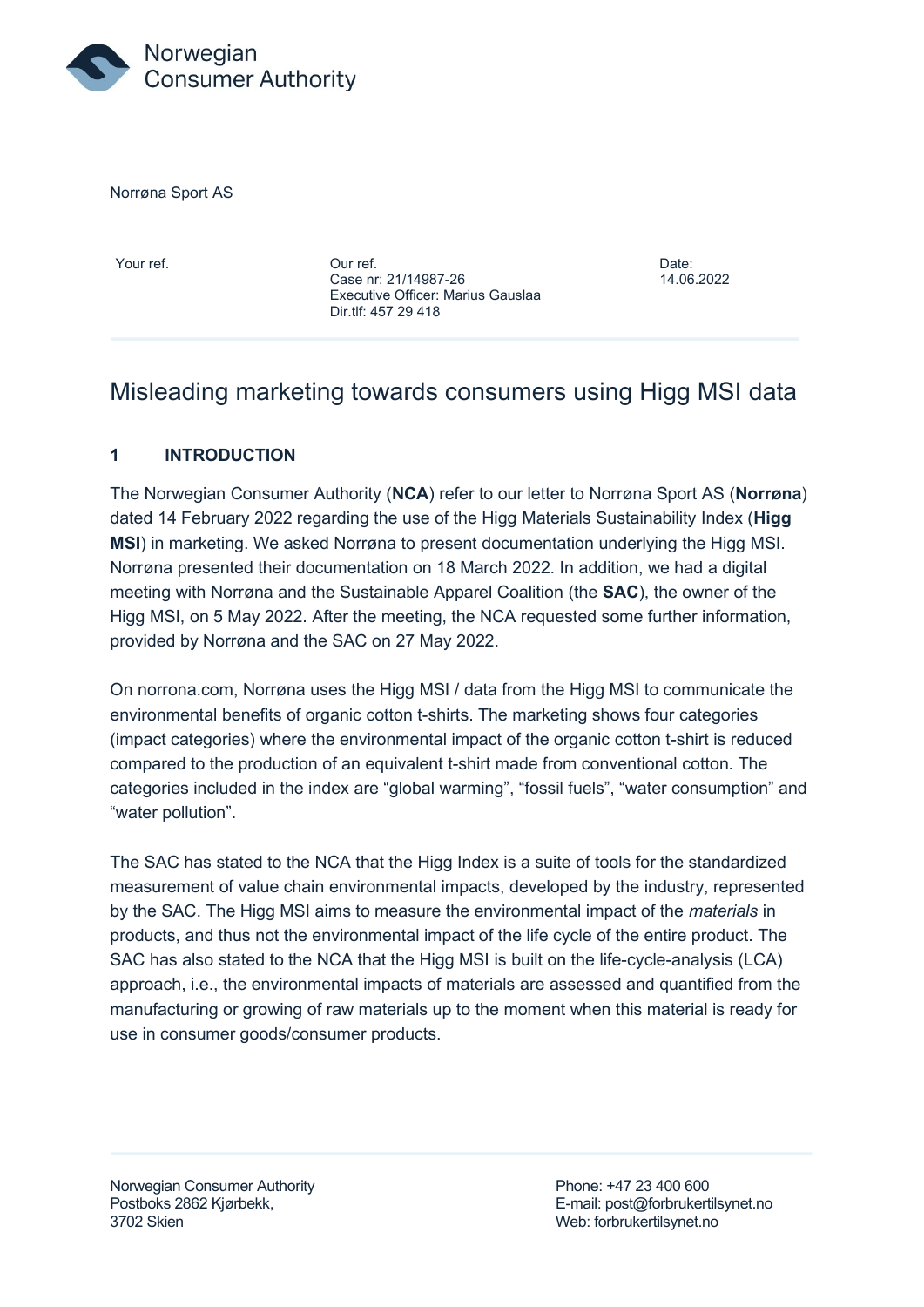Consumers are increasingly interested in the environmental performance of products and services. For example, a large majority of consumers in the EU state that protecting the environment is important to them personally.<sup>1</sup>

The NCA is of course positive to the fashion industry to work towards better sourcing decisions for companies when it comes to environmental impact, provided the work is done based on a correct factual and scientific basis. However, the moment tools developed by the industry to promote better sourcing decisions etc. is used by traders in marketing towards consumers, the rules protecting consumers against misleading marketing must be complied with. In order not to mislead consumers to make transactional decisions based on false premises, claims in marketing must not give the average consumer a misleading impression of the environmental impact of products.

When environmental claims are used in marketing, it is thus key to ensure that consumers are not misled about the environmental characteristics of products that the claims are correct, clear, accurate, specific, and unambiguous. This is important in all industries, but particularly in highly polluting industries such as the fashion industry $^2$ .

The NCA have concluded that Norrøna's marketing of products with environmental claims, by using data from the Higg MSI, is misleading to consumers and thus prohibited, cf. section 2. We therefore ask Norrøna to change or remove the relevant marketing before the set deadline, cf. section 3.

### **2 SUMMARY OF OUR CONCLUSION**

The provided documentation consists of information and data underlying the Higg MSI.

The average consumer is increasingly interested in the environmental performance of products, and susceptible to be influenced by environmental claims when considering making purchasing decisions. The documentation we have been provided with does not constitute sufficient evidence for the reductions in environmental impact communicated about a specific product through the Higg MSI. Norrøna's claim of reductions in environmental impact for organic cotton t-shirts on norrona.com, by using the Higg MSI data, is likely to be false and untruthful for the products in question.

The NCA have thus concluded that Norrøna's marketing of products with environmental claims, by using data from the Higg MSI, is misleading to consumers and thus prohibited, cf. the Marketing Control Act § 6, cf. § 7.

<sup>&</sup>lt;sup>1</sup> Special Eurobarometer 501 (March 2020)<https://europa.eu/eurobarometer/surveys/detail/2257> <sup>2</sup> See for example [www.genevaenvironmentnetwork.org](http://www.genevaenvironmentnetwork.org/) The environmental cost of fashion, 27.05.2022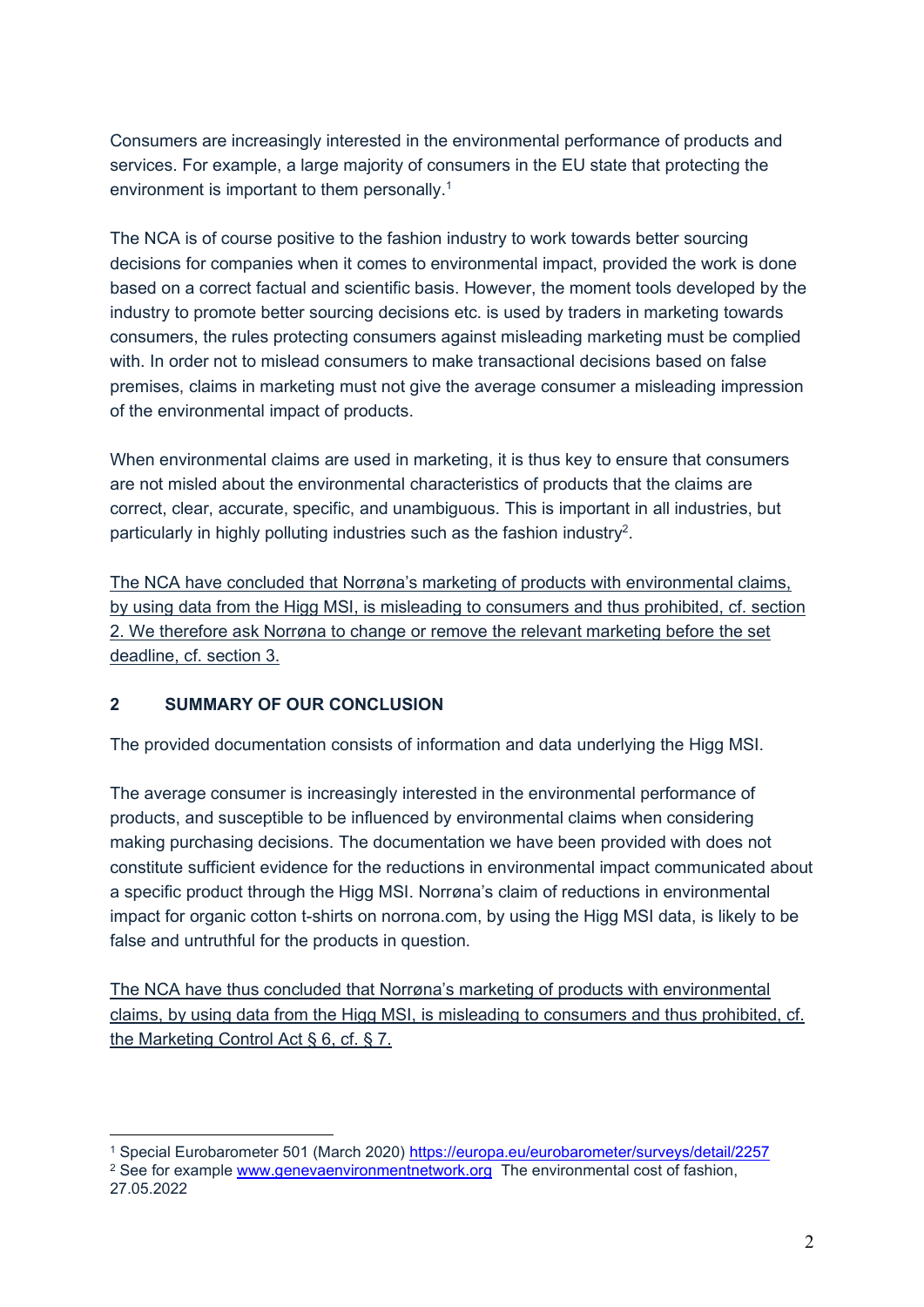The main reasons the NCA has found that Higg MSI data is not apt to substantiate the environmental claims made by Norrøna, are:

• Firstly, the NCA stress that Norrøna's use of the Higg MSI will likely leave consumers with an impression that the numbers are true, accurate and descriptive of the specific product shown on norrona.com.

However, the Higg MSI is based on global average numbers and not on data from the production of the specific product marketed. The Higg MSI being built on global average numbers, means that the reductions in environmental impact shown to consumers for the specific product, are not necessarily correct for the product in question (see further in section 6.1).

- Secondly, the data underlying the Higg MSI are partly scientifically outdated and not meant for comparisons as done by the use of the Higg MSI (see further in section 6.2).
- Thirdly, the relevant marketing and the Higg MSI does not take into account all relevant ways in which the products are affecting the environment. The "fossil fuels" impact category does for example not include emission from manure. If data with respect to other factors that impacts the environment were taken into account, the environmental impact of organic cotton products could be different than what is communicated to consumers in the marketing (see further in section 6.3).

# **3 WE ASK NORRØNA TO CHANGE OR REMOVE THE RELEVANT MARKETING**

The NCA ask that Norrøna changes or removes the relevant marketing using the Higg MSI from their product pages. We ask that the necessary changes/removals are done by Norrøna as soon as possible and **no later than 14 August 2022**. We ask for confirmation within the same deadline that necessary changes/removal has been done.

If Norrøna has any questions or comments to our letter, we ask these to be presented promptly, and no later than on 14 August 2022.

# **4 LEGAL FRAMEWORK**

# **4.1 The Marketing Control Act, implementing harmonised EU directive prohibiting misleading marketing towards consumers**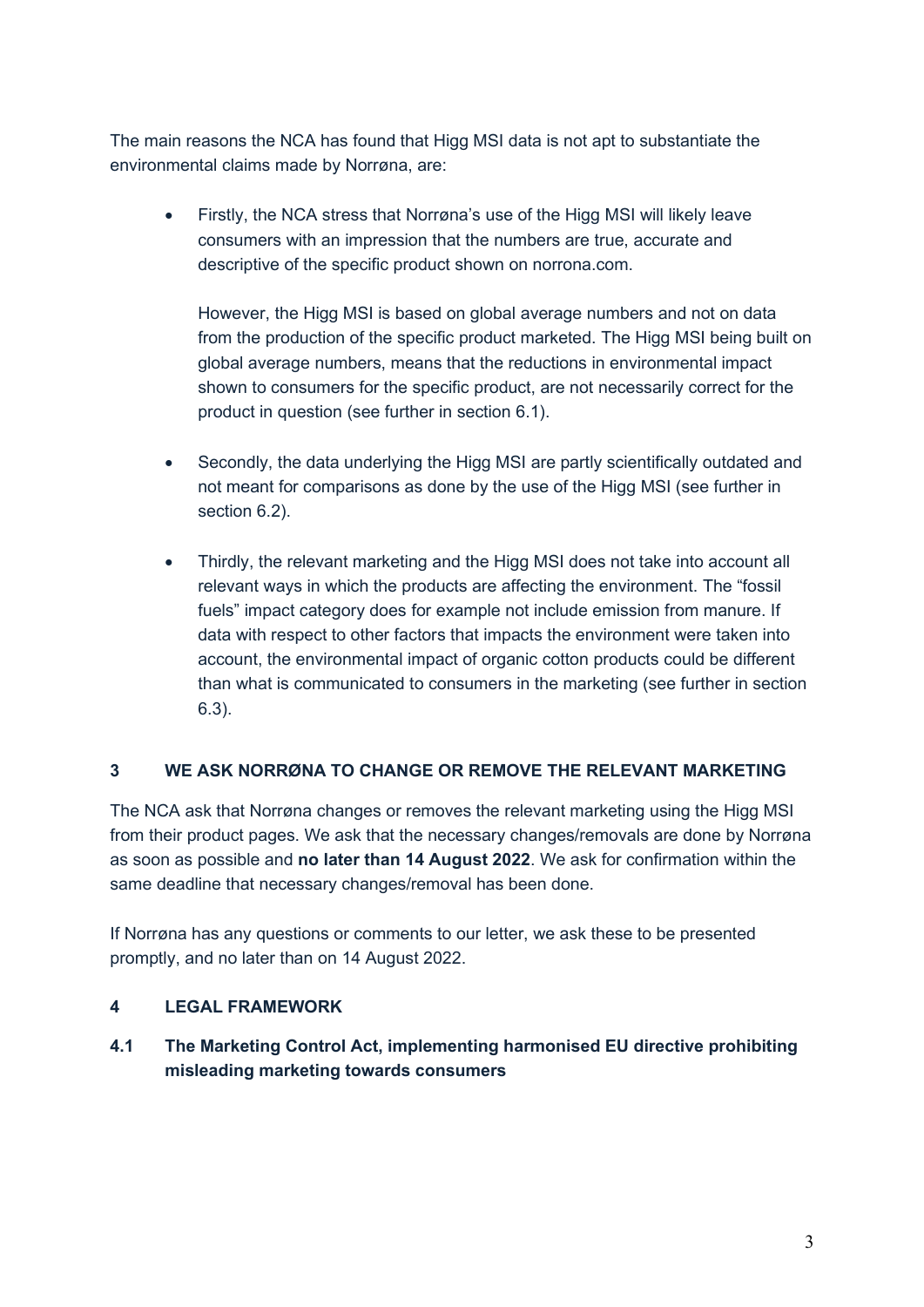The Norwegian Marketing Control Act implements the general provisions of EU directive 2005/29/EC $^{\rm 3}$  (the Unfair Commercial Practices Directive). The directive contains fully harmonised rules for marketing, including the prohibition against unfair commercial practices included in § 6 of the Marketing Control Act.

Marketing will always be considered unfair and prohibited if it is misleading pursuant to the Marketing Control Act §§ 7 and 8, cf. § 6 fourth paragraph. Whether marketing is misleading under these provisions must always be based on a case-by-case assessment of the relevant marketing.

When assessing whether marketing is misleading or not, the marketing must be assessed through the eyes of an average consumer.

For marketing to be considered misleading under the Marketing Control Act, the marketing must be likely to influence consumers to make a transactional decision that they would not otherwise have taken.

# **4.2 Misleading acts**

The Marketing Control Act § 7 regulates misleading acts. Whether an act is misleading depends on whether the marketing material contains false information, or whether it is otherwise likely to deceive consumers, in respect to elements further specified, cf. § 7 first paragraph letters  $(a) - (h)$ . In this context, marketing is misleading if it is likely to deceive consumers about the main characteristics of a product, including its advantages and specifications. The environmental performance of garments must be considered as a main characteristic of the product.

When assessing whether marketing is misleading pursuant to  $\S$  7, the starting point is the overall impression formed by the recipient. Factually accurate claims may therefore be considered misleading because of the context in which they are presented. This condition therefore imposes requirements for both the content and the design of the marketing.

# **4.3 Misleading omissions**

The Marketing Control Act § 8 regulates misleading omissions. A trader's marketing shall be deemed to contain misleading omissions if it omits or hides material information that consumers require to be able to make an informed economic decision, or if it presents the information in an unclear, unintelligible, ambiguous or unsuitable manner, cf. § 8 first paragraph first sentence.

<sup>3</sup> Directive 2005/29/EC of the European Parliament and of the Council of 11 May 2005 concerning unfair business-toconsumer commercial practices in the internal market and amending Council Directive 84/450/EEC, Directives 97/7/EC, 98/27/EC and 2002/65/EC of the European Parliament and of the Council and Regulation (EC) No 2006/2004 of the European Parliament and of the Council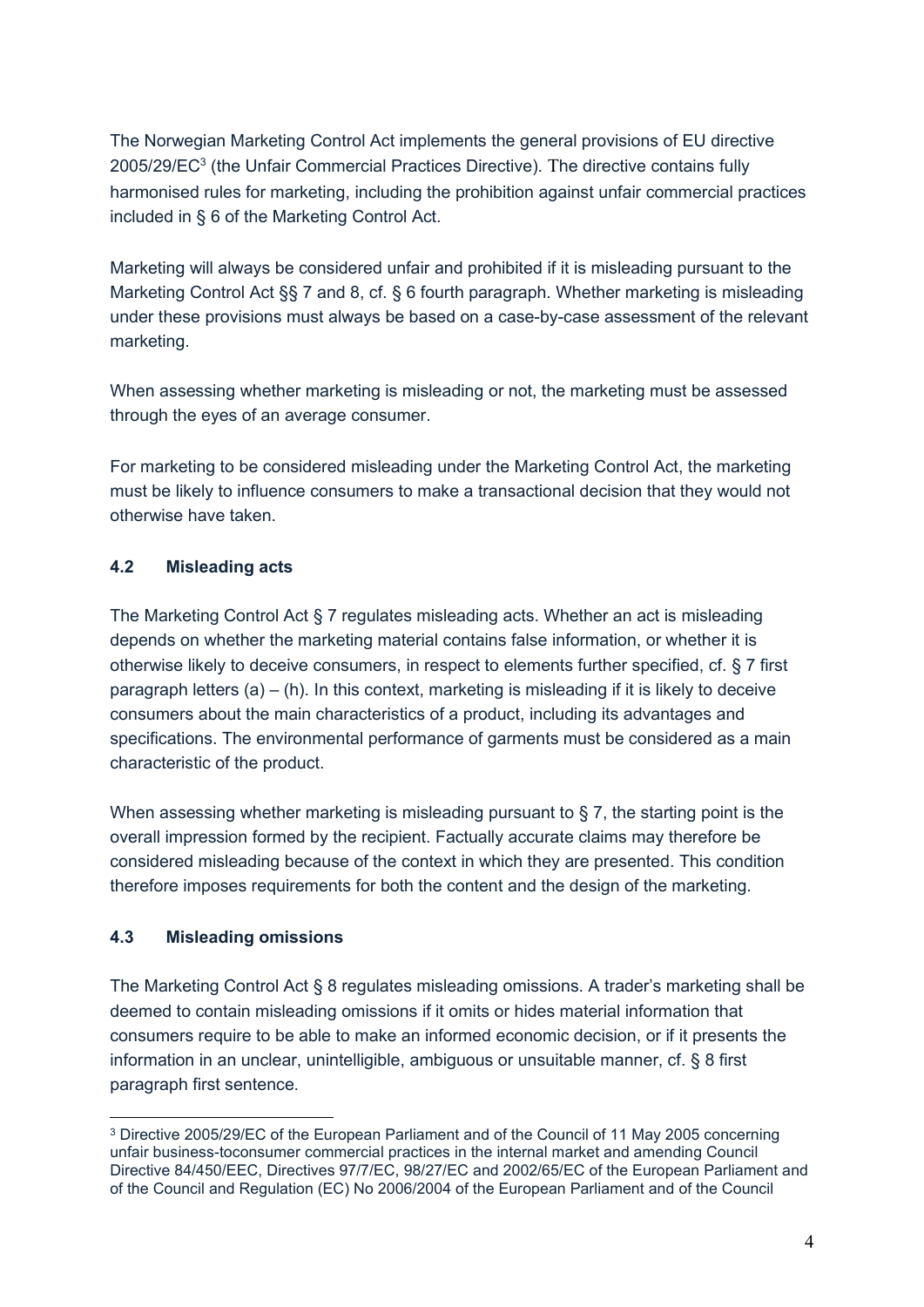### **4.4 Environmental claims**

Highly polluting industries, such as the fashion industry, should ensure that their claims are accurate in a sense of being relative. Such industries should not give off the impression that their products do not have a negative environmental impact. Rather, they should present environmental benefits in accurate and relative terms so that the average consumer can understand a product's actual environmental impact. Moreover, traders should not distort claims about composition of materials, manufacturing process, transportation or end-of-life impacts, for example by unduly emphasizing the importance of positive aspects, especially if the benefits are not significant, the whole life cycle of the product taken into account.

### **4.5 Requirement for substantiation of claims**

The Marketing Control Act § 3 second paragraph requires that traders can substantiate factual claims made in marketing with evidence. Documentation substantiating the accuracy of factual claims shall be in the possession of the advertiser at the time the marketing takes place.

This obligation of having sufficient documentation to substantiate a factual claim must be seen in the light of the statutory prohibition against unfair and misleading marketing. If environmental claims used in marketing lack adequate documentation, they will easily be deemed misleading and unfair and therefore prohibited.

Any environmental claim made should be based on evidence that can be verified by relevant competent bodies. This evidence should be relevant to the entirety of the claim made, and be robust, independent, verifiable and generally recognised evidence which takes into account updated scientific findings and methods.

For the documentation to have sufficient evidential value, the documentation must be up to date and accurate throughout the period when the claim is used in the marketing of a product. If new research is undertaken or new documentation comes to light that casts doubt on the previous conclusions, the claims must be reviewed in the light of the new documentation. If this means that the trader no longer possesses accurate and up-to-date documentation supporting the claims used during marketing, the marketing must be adjusted accordingly.

# **5 HOW THE AVERAGE CONSUMER IS LIKELY TO PERCIEVE NORRØNA'S ENVIRONMENTAL CLAIMS**

Norrøna's use of the Higg MSI data in the marketing of a specific product is likely to give the average consumer the impression that the reduced environmental impact communicated applies to the relevant product.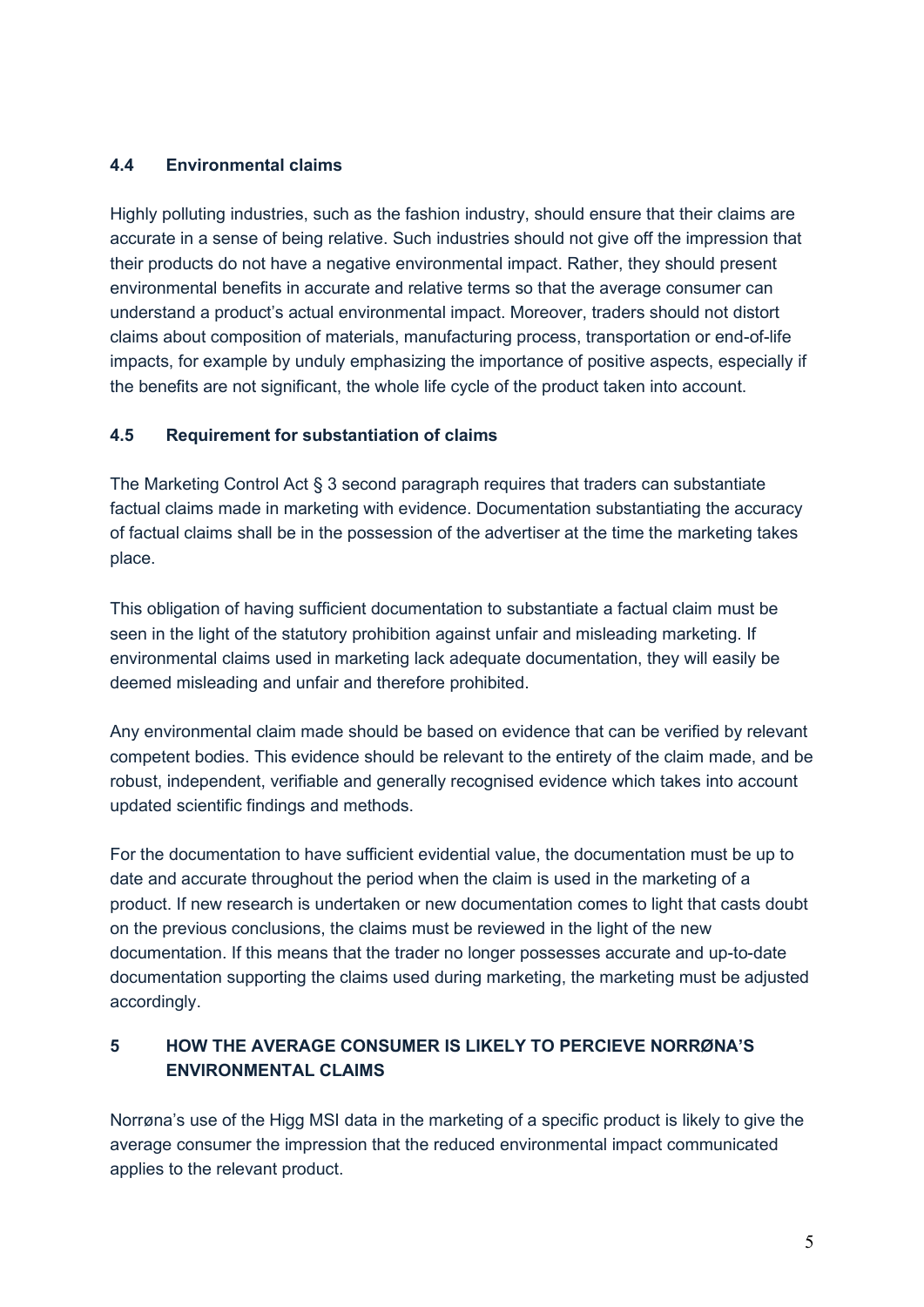The SAC holds that the claim is that sourcing organic cotton results in a lower environmental footprint since the average footprint of farmers enrolled in the organic cotton program is lower than the average footprint of farmers producing conventional cotton.

When Norrøna's environmental claim is presented on the product page for the product, the average consumer is likely to understand the claim as a description of the environmental attributes of the materials used in that specific t-shirt, and not for instance as a claim related to the environmental impact of the overall sourcing decisions made by the Norrøna and/or the textile industry in general.

We have observed that Norrøna recently have changed their presentation of the Higg MSI data for the relevant products.

**Appendix 1** Example of Norrøna's marketing with Higg MSI data 13 June 2022

Norrøna have now included a text stating that the environmental impacts are based on generalized global standards from life cycle assessments and can be different from the actual product listed. Norrøna has also included the word "estimated" in all presentations of the material's environmental impact.

Our conclusion on how the average consumer will understand the marketed environmental benefits does not change with the adjustments made. It will make no sense to the average consumer to get information on reductions in environmental impact in relation to a specific product, if the information does in fact not say anything about the specific product. The average consumer will thus still understand the information given to apply to the product in question.

All scores on reductions in environmental impact must thus be substantiated by Norrøna with sufficient evidence for the environmental impact reduction claim not to be misleading to consumers. Norrøna must be able to prove that the reductions in environmental impact marketed are true and correct for the specific products marketed.

# **6 EVALUATIONS OF THE DOCUMENTATION FOR THE CLAIMS PRESENTED BY NORRØNA – DATA UNDERLYING THE HIGG MSI**

# **6.1 The global average data behind the Higg MSI does not constitute sufficient evidence for the product specific claims**

# *6.1.1 General*

The Higg MSI data constitutes the basis of Norrøna's claims. The documentation provided by Norrøna consists of data underlying this index.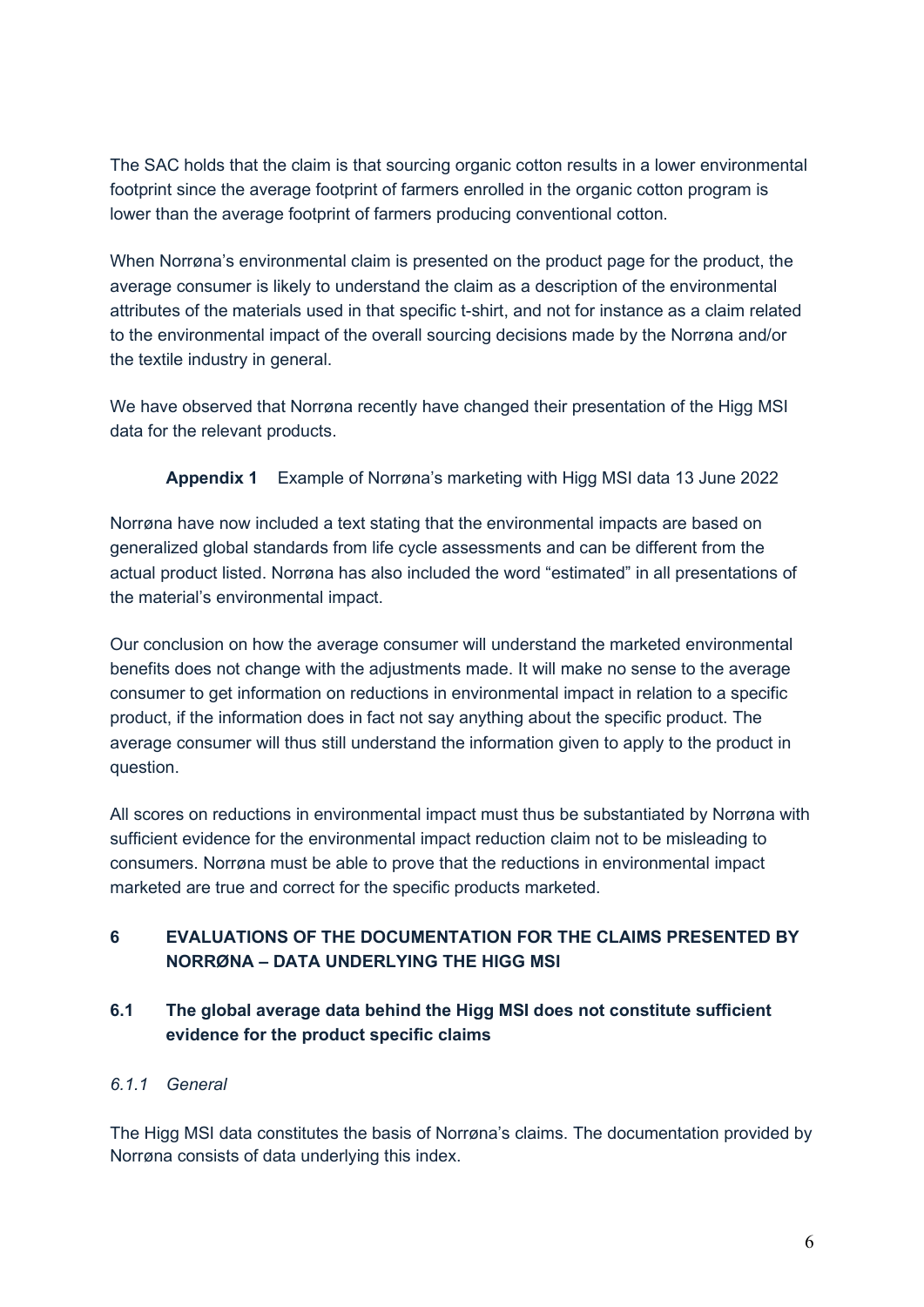According to the SAC, the documentation underpinning the Higg MSI represent the global average environmental impact of organic and conventional cotton production.<sup>4</sup> In the Sphera database referenced to by the SAC, constituting a part of the data for the Higg MSI, it is also explicitly stated that the data set represent a global average situation.<sup>5</sup> Thus, the Higg MSI and the claims communicated through the use of results from the index rests on global average numbers.

The SAC has stated to the NCA that the use of global average numbers is in line with ongoing regulatory developments EU PEF and France Ademe.

The NCA stresses that, at least as for now, it is the Unfair Commercial Practices Directive and the corresponding Marketing Control Act, with the prohibition against unfair commercial practices, that constitute the relevant legal framework when assessing the legality of claims towards Norwegian consumers. The relevant question, and the determining factor when assessing whether Norrøna's use of global numbers are justified in the communication of a specific product's environmental performance, is thus whether the use of global, average numbers is misleading to consumers, cf. the Marketing Control Act § 7, cf. § 6.

### *6.1.2 Global average data vs. product specific data*

Global average data on materials is by nature not specific to the production of the specific product / the exact origin of the material in the specific product. Global average data for the material in the marketed product, such as the data underlying the Higg MSI, is thus not apt to constitute proof that the claimed reductions in environmental impact are true and correct for the specific product.

The main problem with using global average numbers, is that such they fail to capture local variations in resource usage and environmental impact. There are significant differences in the way cotton is grown and how much water farmers use, as well as how and if they use these inputs efficiently.<sup>6</sup> For example, climate, rainfall and irrigation technology vary greatly from one farm, country and / or region to another.

# *6.1.3 Example illustrating why global average data is not apt document product specific environmental impact: Water consumption*

By using the Higg MSI, Norrøna claims (now "estimates") that organic cotton consumes 87% less water than conventional cotton. Out of the four impact categories included in the Higg MSI, water consumption is the impact category that shows the most significant reduction in environmental impact compared to the benchmark material.

<sup>4</sup> Higg Transparency Program – Norway response (Methodology) page 10

<sup>5</sup> The Sphera data set on organic cotton under "Key Data Set Information" – "Geographical representativeness description"

<sup>6</sup> "Life Cycle Assessment (LCA) of Organic Cotton – A global average" page 55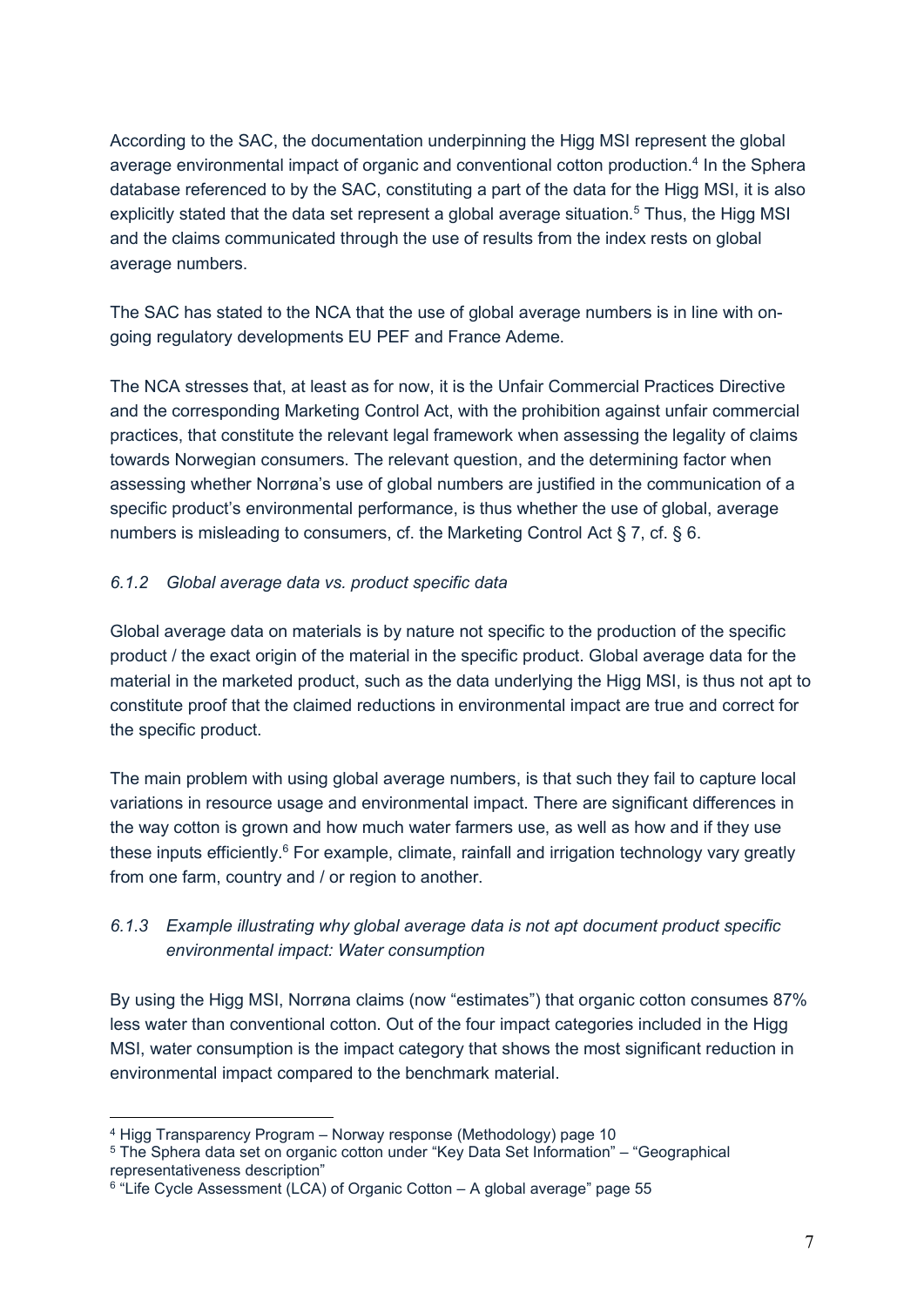The claimed reductions in water consumption for the t-shirts made from organic cotton illustrates why using global averages does not necessarily represent the actual water consumption of environmental significance for the organic cotton in that exact t-shirt.

The following is stated in 'Life Cycle Assessment (LCA) of Organic Cotton – A global average' (the study which the Higg MSI builds on): "*In the regions under study, organically cultivated cotton receives relatively little irrigation in addition to naturally occurring rainfall. The irrigation water requirement of a crop is obviously mainly determined by climatic conditions although the actual usage is also influenced by irrigation techniques. This is why low irrigation rates cannot be attributed exclusively to the organic cultivation scheme*."<sup>7</sup>

The Higg MSI does not distinguish between rainfed water (green water) and irrigation water (blue water). According to the Nordic Swan Ecolabel, "*[o]rganic cotton alone does not solve the problems associated with water consumption for cotton cultivation. However, much of today's organic cotton is grown in areas where rainwater is the main water source, and in that way, less water is used*".<sup>8</sup> And, as laid down in the 'Life Cycle Assessment (LCA) of Organic Cotton – A global average':

*"Water use and consumption are much discussed aspects of sustainability assessments within and beyond LCA. Much confusion has arisen from different usage of terminology, thus it is not always clear what a "water footprint" actually means. Water use values are only of limited informative value with regard to the environmental relevance of the water withdrawal. Of much more interest is the water lost to the watershed, i.e. water consumption, and hereby only the values for consumption of blue water (surface and ground), as it is assumed that precipitation would follow the Natural hydrologic cycle regardless of the land use type and therefore has no environmental burden from a LCA perspective."*<sup>9</sup>

For a water consumption claim in relation to a product to be precise and accurate, it is crucial that variables such as climate, rainfall and irrigation technology in different countries and different regions are accounted for before presenting the claim. However, the global numbers fail to capture these variables. As emphasized by Simon Ferrigno in his 2020 report 'The Inside Guide to Cotton & Sustainability', "*global averaging is useless with cotton and means local reality is not addressed. Each distinct cotton region needs to address its own specific problems*." <sup>10</sup>

Overall, the Higg MSI is likely to give the average consumer the impression that growing organic cotton always consumes drastically less water and that, mainly due to this, the

<sup>7</sup> Page 54

<sup>8</sup> [www.nordic-ecolabel.org](https://www.nordic-ecolabel.org/nordic-swan-ecolabel/environmental-aspects/sustainable-raw-materials-and-biodiversity/organic-farming/) "More on organic cotton", 27.05.2022

<sup>&</sup>lt;sup>9</sup> Page 41

<sup>10</sup> Ibid.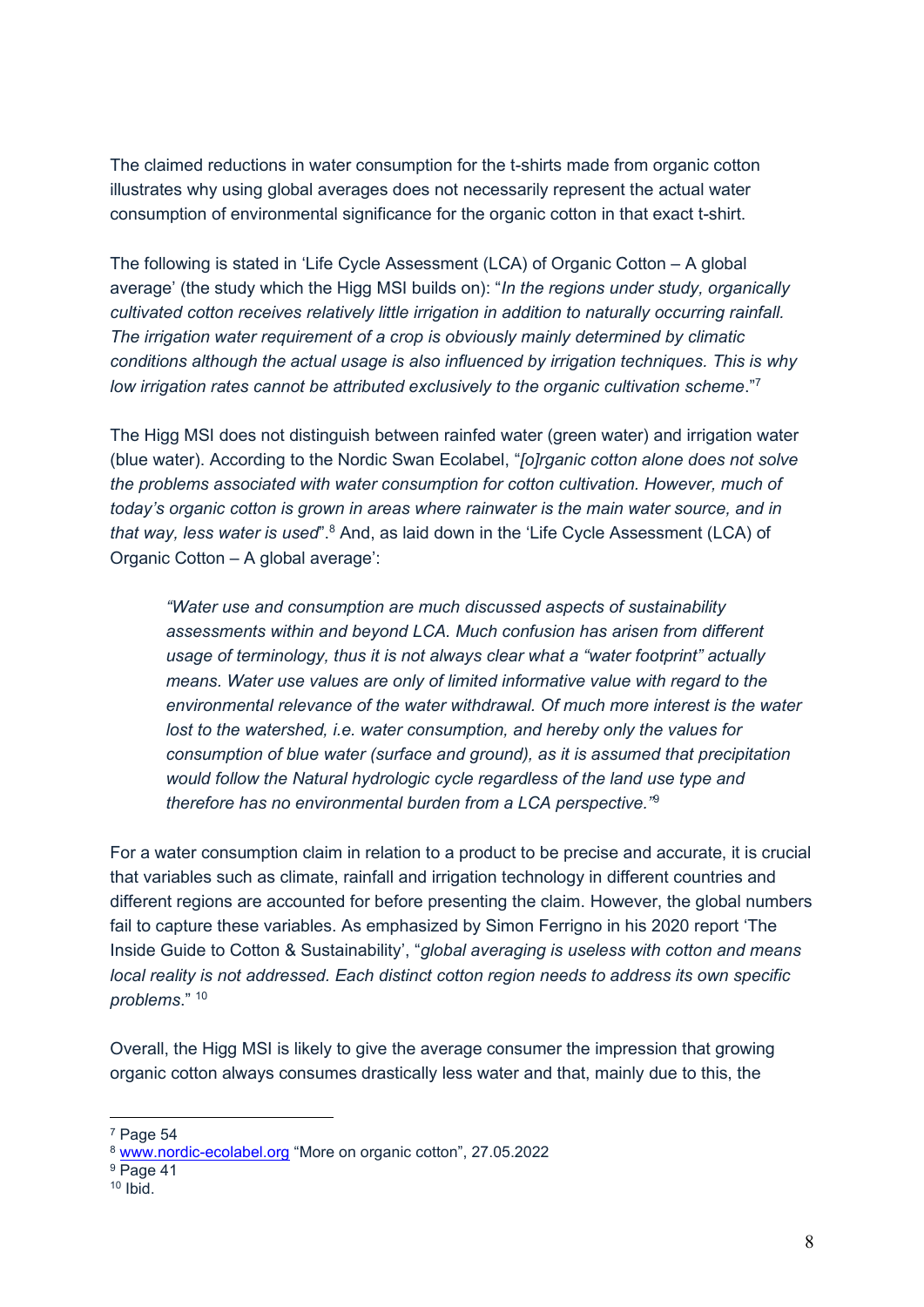product has a significantly reduced environmental impact than if the product had been made from conventional cotton. As far as we understand, the real reason behind the substantial reduction in water consumption in global average numbers is because organic cotton farms *typically* are located in places with more rainfall compared to most conventional cotton farms. Thus, the real reason behind the reduction in water consumption is not because organic cotton farms always require less water compared to conventional cotton farms – but rather because of variations in rainfall in the regions where the respective cotton farms are located. Should the organic cotton in the product, marketed as having a significantly reduced water usage compared to conventional cotton, have been grown in an area with little rainfall, the claim of reduced water usage would be incorrect.

Norrøna's claim related to water consumption also indicates that the consumption of water in and of itself is a threat to the environment, and that this impact is significantly reduced by the product being made from organic cotton compared to if the product had been made from conventional cotton. However, in relation to water consumption, the global numbers underlying the Higg MSI do not reveal anything about whether water is sustainably managed on a local level where cotton is growing.<sup>11</sup> As stated in the report "Cotton: A Case Study in Misinformation': '*"It's also important to point out that cotton can in fact be grown sustainably,*  and cotton farmers can use water responsibly". <sup>12</sup>Cotton water consumption is sustainable, according to FAO<sup>13</sup>, "*if the amount of water withdrawn is replenished by equal amounts in a timely manner*. *Some cotton-growing nations have in fact moved towards greater water stewardship."* <sup>14</sup> This means that there is no automatic correlation between the amount of water consumed and the environmental impact of the water consumption *if* the water resources are sustainably managed. Whether the water resources are sustainably managed is in fact a local issue. Experts within the field of cotton production clearly state that replacing a wasteful irrigation system with more sustainable ways of handling existing water resources would solve many of the issues with water consumption in cotton production.<sup>15</sup> For example, the cotton industry in Australia improved its water efficiency by 40% in the decade ending 2012 through water sharing, according to the industry group Cotton Australia.<sup>16</sup> And in the smallholder region of Malawi's Shire Valley, farmers are learning to harvest rain, which can be collected for both farmers and local communities.<sup>17</sup>

Whether the water used is blue or green and/or whether the water is sustainably managed on a local level, is therefore of significant relevance when assessing the real environmental benefits of the reduction in water consumption.

<sup>11</sup> "Cotton: A Case Study in Misinformation" page 32

<sup>12</sup> Cotton: A Case Study In Misinformation, page 70

<sup>&</sup>lt;sup>13</sup> Food and Agriculture Organization of the United Nations

 $14$  Ibid.

 $15$  Ibid.

<sup>&</sup>lt;sup>16</sup> Australian Cotton. (2020). Australian cotton: Our water story. Fact sheet. https://cottonaustralia.com.au/assets/general/Publications/

Industry-overview-brochures/The-Australian-Cotton-Water-Story.pdf

<sup>17</sup> Cotton: A Case Study In Misinformation, page 70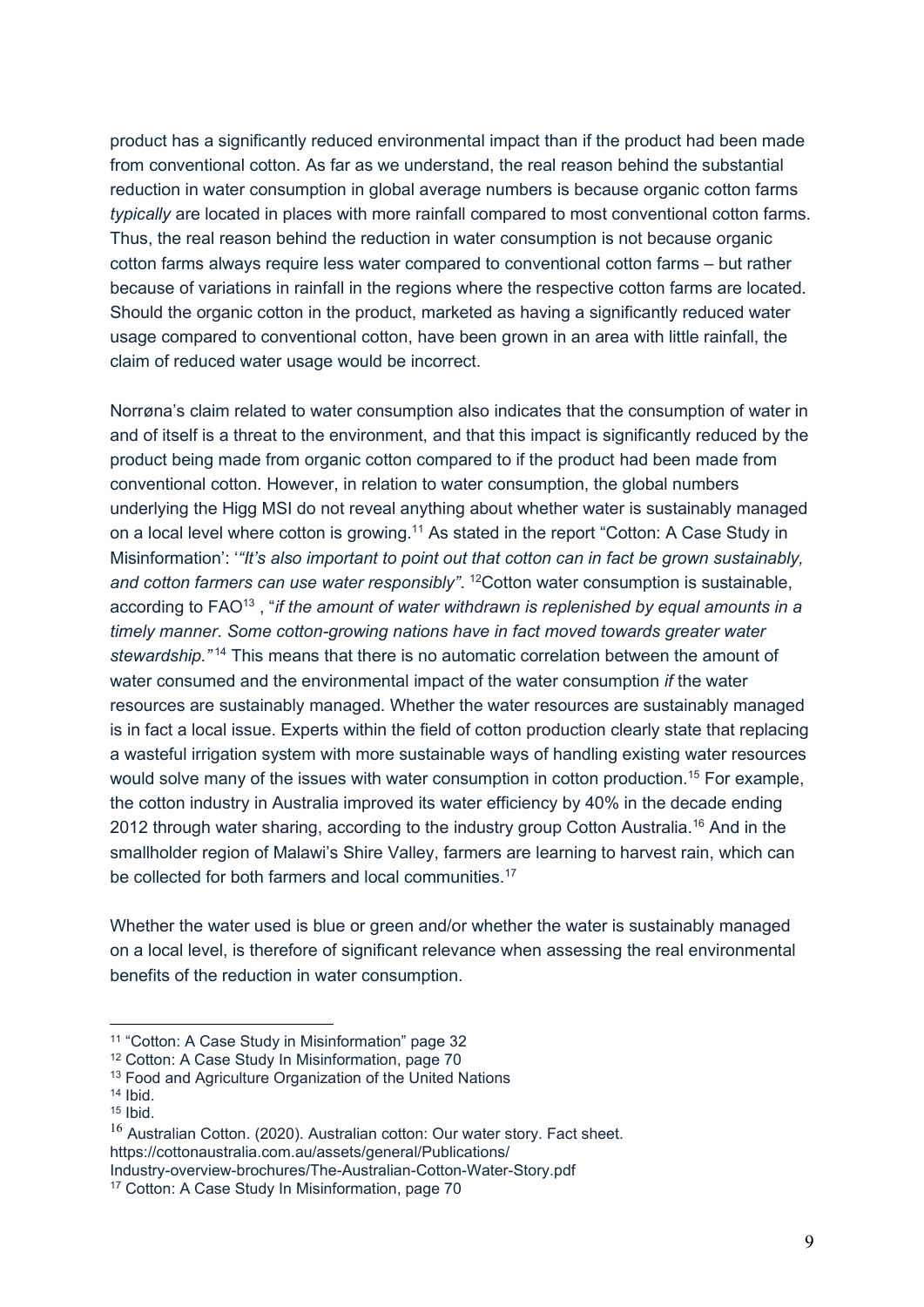The claims communicated through the Higg MSI by using global average numbers on a product level fail to adequately address these factors.

When the SAC claims that the SAC approach "*enables the data-driven differentiation of materials in an otherwise complex and unclear green claims landscape*", it may be true that the global numbers for organic cotton can be documented. Irrespective of this, the use of global average numbers fails to address the complexity on a product level of both cotton and water.<sup>18</sup>

Norrøna's claim of significantly reduced water consumption is likely to give the consumer the impression that the reduced impact applies to the product in question. This reduction in water consumption can however not be documented on a product level by the Higg MSI data.

This means that the documentation presented does not meet the requirements for sufficiently substantiation of the environmental claims Norrøna make, cf. the Marketing Control Act § 3.

### **6.2 Documentation underlying the Higg MSI is outdated and not meant for making comparative assertions such as in this case**

The Sphera data set for organic cotton fiber the NCA received from the SAC was only valid until 2017.<sup>19</sup> This means the validity of the data set, and therefore the claims communicated through the Higg MSI, has long expired. When the Higg MSI builds on outdated data sets, the index and the claims used to describe organic cotton t-shirts on norrona.com, cannot be regarded as sufficiently documented.

Moreover, the 2014 'Life Cycle Assessment (LCA) of Organic Cotton – A global average' and the 2012 'LCA update of cotton fiber and fabric life cycle inventory' are not meant to be used to make comparative assertions. The 2014 LCA is referring to the 2012 LCA for discussion purposes only: *"This study does also not intend to conduct a comparative assertion as defined in the relevant ISO standards (ISO 14040, ISO 14044). Available published data is used to set the results of the presented study into perspective, for discussion and interpretation."<sup>20</sup>* On page 54 and 55 they stress this point again*: "It should be stressed again, that an ISO consistent comparison of two product systems would require additional effort in assessment of the precision, completeness and representativeness of data used; description of the equivalence of the systems being compared, uncertainty and sensitivity analyses and evaluation of the significance of the differences found."<sup>21</sup>* And in their conclusion on page 57: *"Life Cycle Assessment is a powerful standardized tool for quantitative evaluation of potential environmental impacts on product basis; however, given* 

<sup>18</sup> Ibid. page 31

<sup>&</sup>lt;sup>19</sup> [The](http://gabi-documentation-2022.gabi-software.com/xml-data/processes/99f8544b-0b62-457a-b246-e1b071bf6cd1.xml) Sphera data set on organic cotton under "Time representativeness"

<sup>&</sup>lt;sup>20</sup> Life Cycle Assessment (LCA) of Organic Cotton - A global average, 14

<sup>21</sup> Ibid.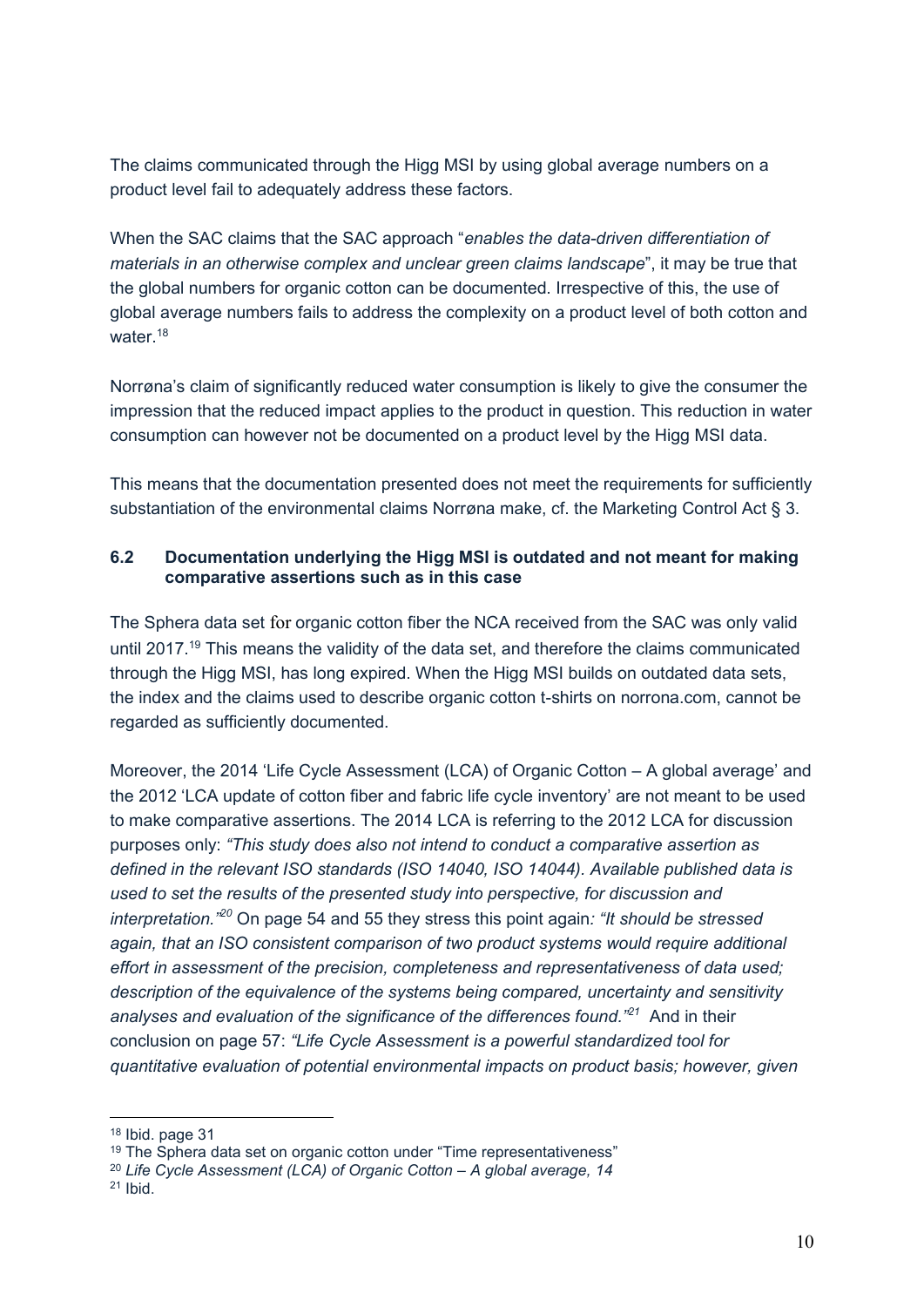*the social and socio-economic dimensions of sustainability, further aspects than those investigated in this study need to be considered for a holistic assessment of sustainability of a production systems or a comparison with another production system."<sup>22</sup>*

From this we understand that the two LCA rapports and their findings are not supposed to be used in comparisons. Part of the data underlying the Higg MSI are these two reports, and the Higg MSI compares organic cotton to conventional cotton. This part of the data underlying the Higg MSI is, as far as we can tell, likely not scientifically valid.

Part of the data underlying the Higg MSI is thus partly outdated and not meant for comparisons. This means the claims Norrøna make are not sufficiently substantiated in line with the requirements of the Marketing Control Act § 3 through the documentation presented.

# **6.3 Documentation not addressing all relevant environmental impacts – example of pollution and emissions**

The Higg MSI encompasses four impact categories. The way this is presented to the consumers, it is safe to assume that consumers will perceive these categories as the most relevant and significant when it comes to the product's environmental performance. Nevertheless, according to our understanding, other, relevant environmental factors are excluded from the Higg MSI, hereunder information regarding the product's impact on biodiversity and the amount of energy used in the production of organic cotton products.

The Higg MSI refers to a 46% reduction in water pollution compared to the production of an equivalent product made from conventional cotton. However, chemicals used in the production phase have other consequences for the environment in addition to the pollution of water, e.g., with respect to biodiversity.<sup>23</sup> When the reduction in pollution compared to a product made of conventional cotton is limited to water pollution, this may lead to an exaggeration of the environmental footprint of organic cotton products.

In order to give a nuanced and contextualized view of the product's environmental performance, it is necessary to include all relevant factors that cause harm to the environment. If relevant impact categories are omitted, it is difficult to assess the real environmental benefits of the impact categories already included in the Higg MSI.

Additionally, the 2014 LCA report problematise the fact that the organic fertilizer, the manure, is not traditionally included in LCA studies due to the fact it is often viewed as a waste product: "*As an example with specific relevance for this study, (BIRADAR ET AL 2013) assessed contribution of livestock to the livelihood of farmers in India (Maharashtra). Manure* 

<sup>22</sup> Ibid.

<sup>23</sup> Meemken, E.-M., & Qaim, M. (2018). Organic Agriculture, Food Security, and the Environment. Annual Review of Resource Economics, 10, 39–63.

https://www.annualreviews.org/doi/10.1146/annurev-resource-100517-023252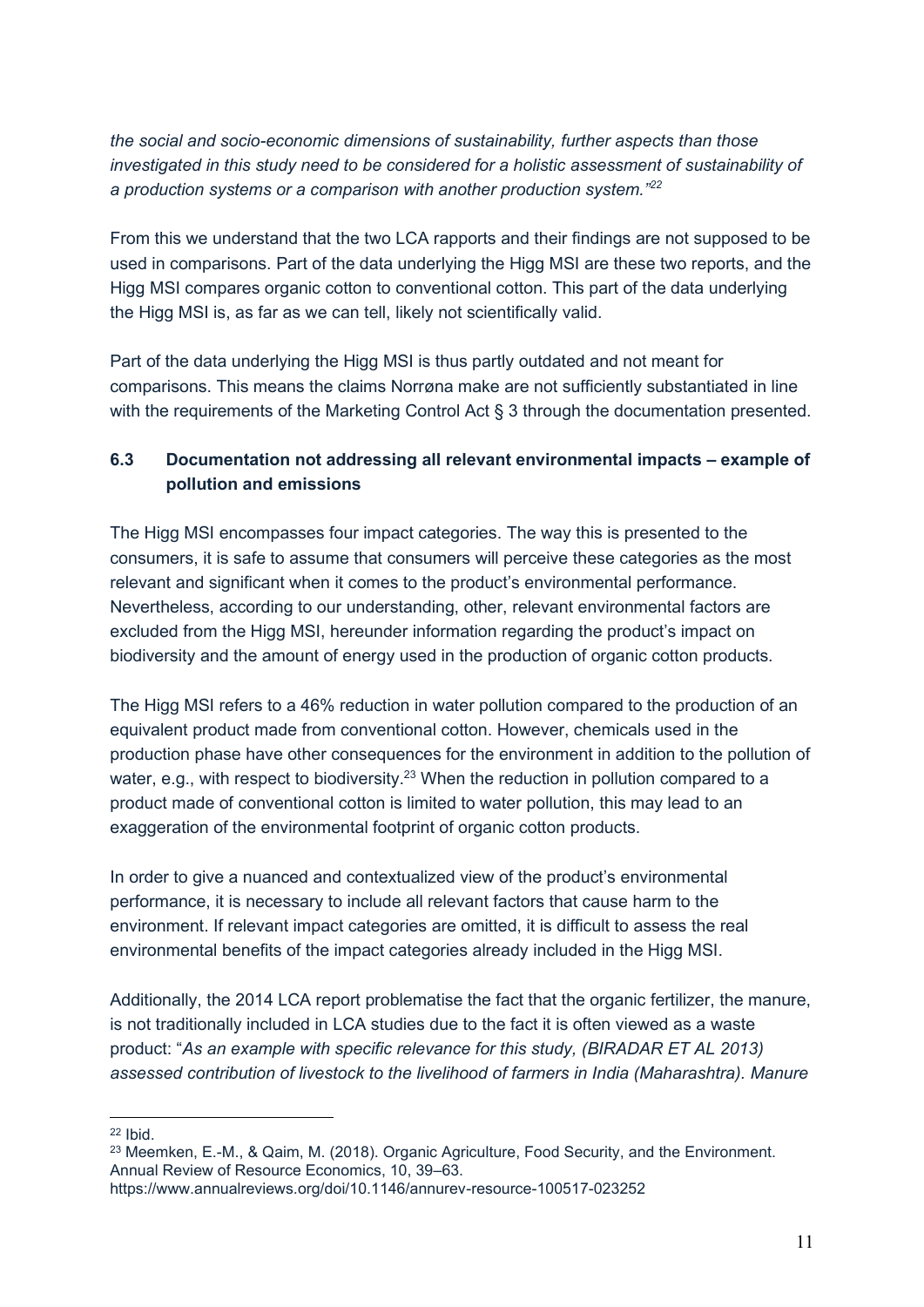*ranked second in a list of reasons to keep livestock after milk to sell. 7% of surveyed farmers even ranked manure as the main reason to keep animals.*" <sup>24</sup> Further on they write: "*In conclusion: the assumption of not allocating environmental burden to the provision of organic fertilizer in LCA studies of plant production systems is rarely questioned, despite the significant impact a deviation from this assumption can have*. <sup>25</sup>" Since it does not exist enough good data concerning this, they do calculate different scenarios where they include the manure in the economic value. And: "*If manure is assumed to represent 5% of the economic value in a livestock system (thus carrying 5% of its burden), the global warming potential of the cotton production system could almost double."* <sup>26</sup>

If the Higg MSI included emissions from manure in their GHG emission calculations, the outcome could thus change drastically and the difference between organic and conventional cotton could be smaller or potentially disappear. This information is not included, even when the documentation that the MSI is based on highlight it as problematic.

When the above factors are not addressed in the data underlying the Higg MSI, the provided documentation is not sufficient to prove that the reduction in environmental impact corresponds to what is marketed.

This means the documentation for the claims Norrøna make on reductions in environmental impact are not sufficiently substantiated in line with the requirements of the Marketing Control Act § 3.

### **6.4 Conclusion**

Based on the above, we find that Norrøna has not provided sufficient documentation for its environmental claims as required by the Marketing Control Act § 3.

Based on this, the stated reductions in environmental impact of a specific organic cotton tshirt compared to an equivalent t-shirt made from conventional cotton are in our opinion an oversimplified, inaccurate and imprecise depiction of the specific product's true environmental performance.

The environmental claims made by Norrøna in this case, based on the Higg MSI, are thus false and untruthful claims likely to deceive consumers in relation to the main characteristics of the relevant products, cf. the Marketing Control Act § 7., cf. the Marketing Control Act § 7 first paragraph.

<sup>&</sup>lt;sup>24</sup> "Life Cycle Assessment (LCA) of Organic Cotton – A global average", p. 43

<sup>25</sup> Ibid. page 44

<sup>26</sup> Ibid. page 44